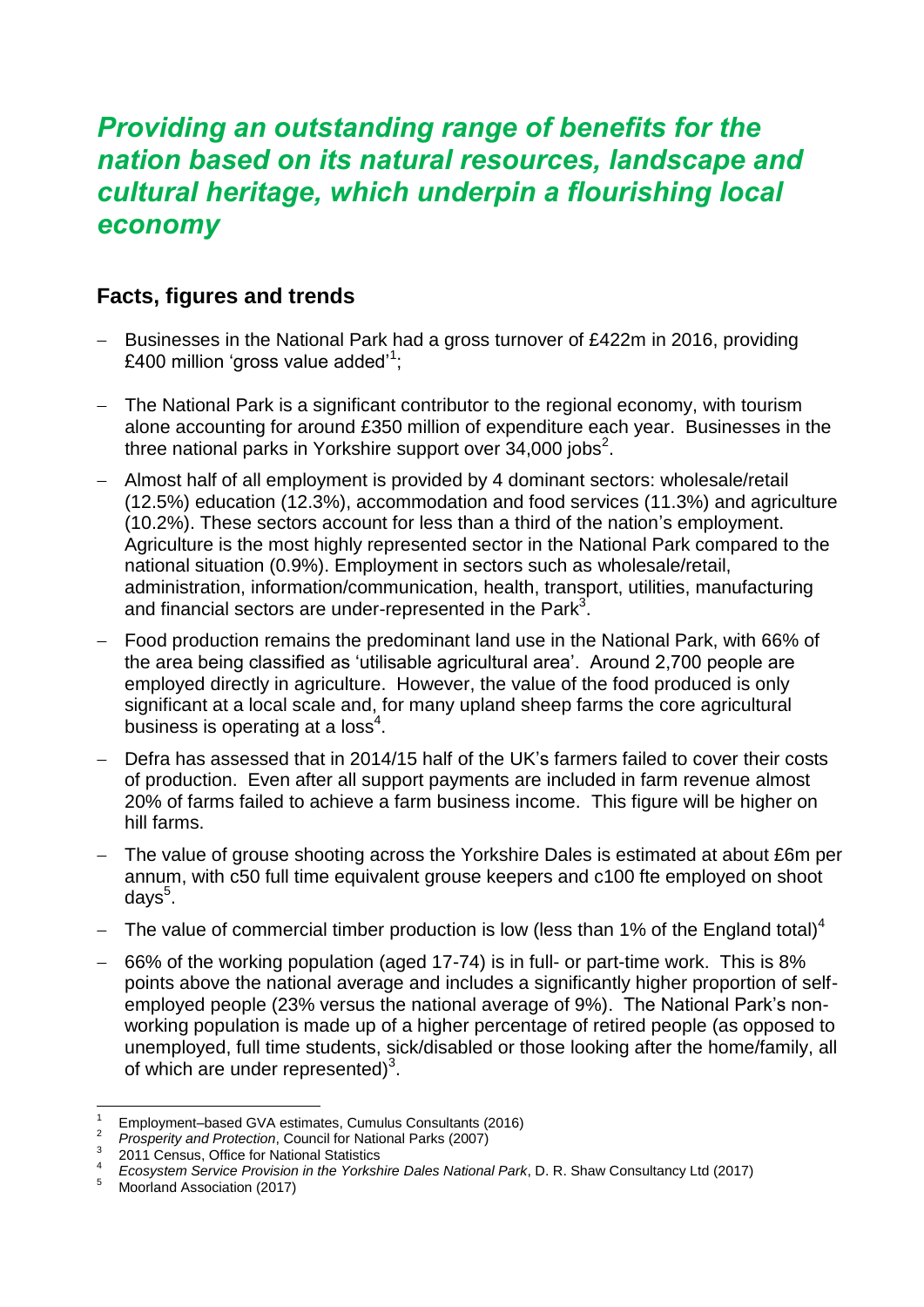- Only around 1% of the working population are claiming benefits, compared to the regional average of 5%.
- The economy is highly reliant on self-employment and micro businesses. 23% of the working age populations are self-employed (far higher than the national average of 10%). 78% of all businesses employ less than four people $6$ .
- There are an estimated 2,430 businesses, employing over 11,000 people. Over 90% are 'micro-businesses' employing less than 10 people<sup>7</sup>.

## **Policy context**

*[National Planning Policy Framework](https://assets.publishing.service.gov.uk/government/uploads/system/uploads/attachment_data/file/740441/National_Planning_Policy_Framework_web_accessible_version.pdf)*, Department for Communities and Local Government (2018) – sets out the Government's planning policies for England and how these are expected to be applied.

*[Valuing England's National Parks](http://www.nationalparksengland.org.uk/__data/assets/pdf_file/0004/717637/Valuing-Englands-National-Parks-Final-Report-10-5-13.pdf)*, Cumulus Consultants (2013) – estimated that England's National Parks provide between £4bn and £6bn in gross value added to the national economy, and that many of these economic benefits were underpinned by the environmental quality of the protected landscapes.

*Identifying Employment and Business Land Needs and Opportunities in the Yorkshire Dales National Park,* Arup (2013) *–* analysed the economic context in the National Park and identified opportunities to develop specific business sites and improve the function of local centres.

*Employment Land Development Capacity of the Upper Dales (2015), Edge Economics –* makes recommendations on how to improve the economic prospects of Wensleydale and Swaledale with a particular focus on business opportunity sites.

*[Yorkshire Dales LEADER Local Development Strategy 2014-2020](http://www.yorkshiredalesleader.co.uk/images/uploads/Yorkshire_Dales_LDS_2014-20_For_Web.pdf)*, Yorkshire Dales Local Action Group (2014); Cumbria Fells and Dales *[LEADER Local Development](http://www.fellsanddales.org.uk/uploads/6/5/2/4/65248101/final_cumbria_fells_and_dales_lds_arial_v2.pdf)  [Strategy 2014-2020](http://www.fellsanddales.org.uk/uploads/6/5/2/4/65248101/final_cumbria_fells_and_dales_lds_arial_v2.pdf)*, Cumbria Fells and Dales Local Action Group (2014) – strategies that set out the economic needs and aspirations for the rural areas.

*[Special Qualities, Special Experiences](http://www.yorkshiredales.org.uk/__data/assets/pdf_file/0011/473438/ydnpa-special-qualities-special-experiences.pdf)*, Yorkshire Dales National Park Authority (2010) – sets out the framework for sustainable recreational and tourism development in the National Park.

*[York, North Yorkshire, East Riding and Hull Spatial Framework](https://www.northyorks.gov.uk/sites/default/files/fileroot/About%20the%20council/Partnerships/York_North_Yorkshire_and_East_Riding_spatial_plan_%28Jul_2015%29.pdf)*,(2015) – sets out broad overall strategy for development across the sub region including priorities for development in the two National Parks (natural capital; regional place-making; health and recreation; sustainable tourism; natural flood management; local needs; long term sustainability of local communities and the Park's special qualities).

*[High Nature Value Farming in the Northern Upland Chain](http://www.nuclnp.org.uk/wp-content/uploads/2018/02/Northern-Uplands-Chain-HNV-Farming-Report-FINAL.pdf)*, European Forum on Nature Conservation and Pastoralism (2014) – assessed the extent of High Nature Value farming, and its traditions and culture in the Northern Upland Chain Local Nature Partnership area. It identifies the key economic pressures facing HNV farming, and makes recommendations for tackling those pressures.

<sup>—&</sup>lt;br>6 *York and North Yorkshire Economic Development Strategy, (2010)*

<sup>7</sup> Office for National Statistics (2017) – data as at March 2016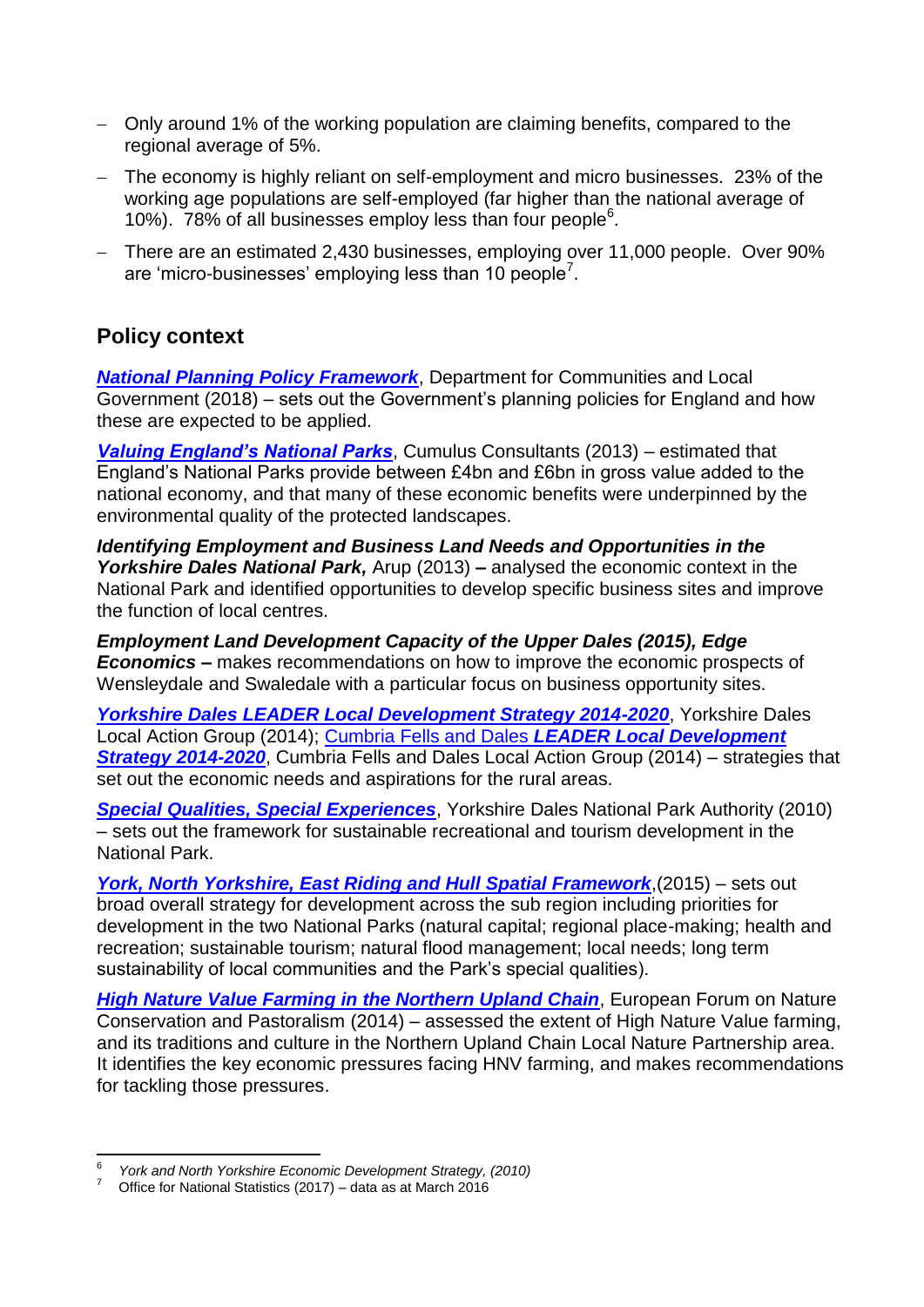## **Issues**

- Potential climate change impacts on the economy of the National Park in the future include: boosts to the local economy through increased visitor numbers and increasing potential for businesses to adopt renewable energy. How can businesses be supported to respond to these opportunities?
- There are a range of themes currently being promoted ('getting away from it all', wildlife tourism, food tourism, outdoor activities and challenge events) as part of the National Park's tourism 'offer' – what other unique selling points of the Park are there that need to be clearly set out. Many of the Dales tourism businesses are lifestyle/micro businesses, how can we ensure they make the most of the National Park's tourism offer, and help generate economic prosperity and employment At the same time how can responsible tourism best be promoted in the Park?
- The National Park has some fantastic opportunities for tourism based on 'slow travel' (where the journey is the experience): long distance walks such as the Pennine Way, Coast to Coast and Dales Way as well as long-distance cycle routes such as the Pennine Bridleway, Way of the Roses and Walney to Wear routes have economic significance at a local level. Could more be made of these opportunities as well as the Settle to Carlisle railway line?
- Brexit and potential further cuts in public sector funding will have significant implications for the viability of the smaller, more traditional upland farming businesses. What can be done to help farmers and landowners prepare for and build resilience?
- Does Brexit provide opportunities to develop a more locally-tailored, results-based, approach to agri-environment schemes that can secure a more robust economic future whilst delivering more environmental benefits?
- There is an increasing awareness of the 'environmental goods' provided by farmers and landowners (carbon storage, drinking water, flood management etc). What can be done to exploit opportunities for Dales' farmers and landowners to gain economic benefit from the range of environmental goods they provide?
- What are the opportunities for food producers in the National Park to capitalize further on branding 'locally sourced' products? What else can be done to develop and promote this market? Are there opportunities to create business growth by developing agriculture and food supply chain?
- How can farming enterprises be supported to improve their 'margins' by increasing income (high value, branded produce; processing; direct sales) and reducing costs (e.g. improving energy efficiency, reducing fertilizer use, switching to more hardy breeds that need less inputs).
- What can be done to encourage entrepreneurship and attract new businesses into the Park? What are the current barriers?
- Improving broadband access is absolutely critical to attracting new businesses. How can the potential for live-work; home working; micro-business be developed?
- What kinds of businesses are attracted to the remoteness and tranquillity of the National Park? What other services would help to support this sector (finance, business support, transport links? Shared office spaces?)